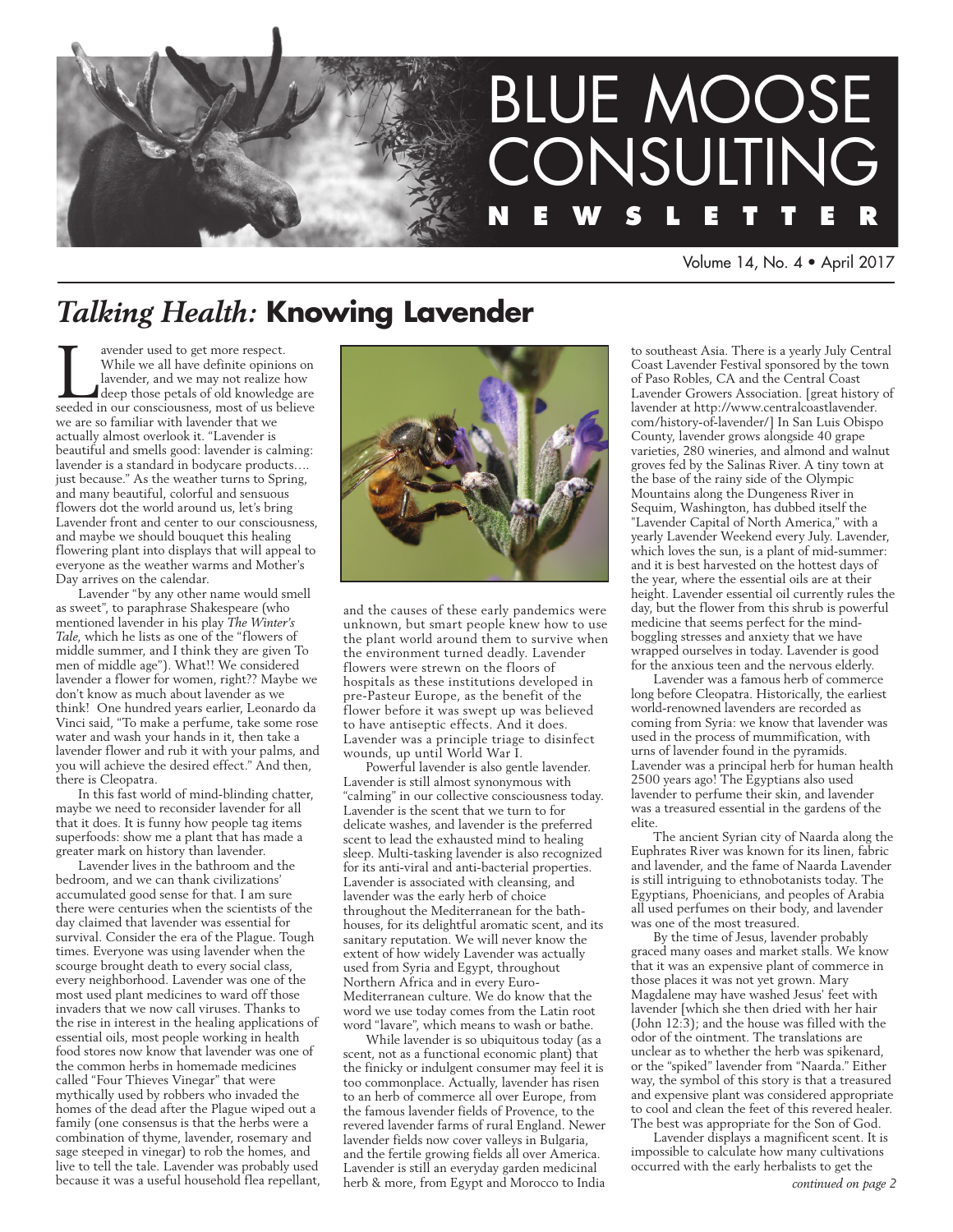### **Knowing Lavender** *continued from page 1*

varieties available today. From ancient Syrian to modern Californian agriculture, that is a lot of propagation: and a lot of happy bees! Bees love lavender too. Angelique Saffle, the Founder and Farmer who brings us **Bodyceuticals** calendula skincare, knows the joy of garden lavender on her Biodynamic farm. "The Horticulturalist who prunes our roses and our lavender recently said, 'You have to bring in some more lavender for the bees which just love it'. Plant diversity," Angelique said, "We want the bees to have different things to eat!" Truths endure, as this wisdom was mentioned in 16th and 17th Century books on gardening, which mention lavender as being good for bees. Remember that, at this time, honey was one of the only sweeteners available in Europe. Bees were more honored then for their utility to goodness, health, and a little sweet.

From Greece to Rome to France to Europe, Western Heritage has a well-mapped history of lavender therapy. The Romans cooked with Lavender, bathed in it and used it throughout the house as the pre-air-conditioning air refresher. Lavender symbolized cleanliness in every room. Lavender and other imported aromatics like rosemary were mixed in rushes that were used as floor coverings. From ancient Persia to India, from Greece and Rome, all these cultures used lavender to disinfect the rooms of sick patients. to calm them and induce sleep.

Lavender is easily the most famous herb of the era of the Roman Empire. Somewhere in the gaudy scents of powerful lavender, there is some truth to the mythic remnants that survive from Egypto-Roman history. It is said that Cleopatra loved lavender, and she was supposed to understand the allure of its fragrance as part of her art of seduction. Cleopatra [Cleopatra VII Philopator, a Macedonian Greek who was the last Ruler of the Ptolemaic dynasty in Egypt (30 BC)] was more a brilliant woman and diplomat, than a gorgeous seductress, though. Most people do not know that she was more Greek than Egyptian; that she spoke many languages and was a clever Diplomat and Ruler; that she married Julius Caesar and moved to Rome with him, where they had a baby together; and that she fled the intrigue of the court when he was assassinated. Lavender flourished in both societies at this time! Marc Anthony pursued her to Egypt where he too fell in love with her, and when the Roman troops came to retrieve this defector, he choose to kill himself rather than leave his lover's side. It is said that at this moment, Cleopatra reached into a lavender bush in her garden, where she knew a venomous asp resided; and she allowed the poisonous Nile-delta snake to bite her, and so she died. Lavender: you are a star in one of the greatest storylines in history! Cleopatra knew her herbs! (It is of note that Aloe Vera was also used by ancient Egyptians with hieroglyphic evidence of its medicinal use from the Pyramids 2.5 millennia ago. Cleopatra is tied to Aloe vera as well: and it is said that she used it externally and internally for health and beauty!)

The Romans loved lavender! "Romans, who perfumed themselves lavishly, used it with the baths, their military flags, and the walls of their houses." Hair pomades with lavender were popular. Their military travelled with copious supplies of lavender for battlefield wounds:

### **Product HIGHLIGHT**

### **Take off your Hats— beautiful Spring is HERE NOW — Let your Hair Shine**

Natural hair care, and you can cover gray too!! ENDCAP a hair color system as the Seasons change

### **• HENNA POWDER • HENNA CREAM • COLOR FIXATION LINE**

**• Surya Henna powders** 1.76 oz. — henna with natural oils, herbs + fruit from India and the Brazilian Amazon. All Surya Brasil Henna Powders, except Neutral and Dark Hair Treatment, cover grays in one application. If you are more than 40% gray or white, we recommend Henna Cream for best results.

- Mahogany Ash Brown Brown Golden Brown Red Neutral
- Strawberry Blonde Burgundy Swedish Blonde

• **Surya Henna creams** 2.31 oz. — 15 shades of beauty: Surya Brasil's sophisticated natural color contains vegetable extracts including herbs & fruits from Brazil + India, which offer simultaneous coloration + deep conditioning treatment for the hair as well as intense treatment for the scalp. While coloring gray on first application, Surya Brasil Henna Cream Color Does NOT contain ammonia, PPD, parabens, peroxide, resorcinol, heavy metals, artificial fragrance, mineral oils, GMO's or gluten. 100% vegan + cruelty free.

- Light Brown Dark Brown Golden Brown Ash Blonde Golden Blonde
- Light Blonde Swedish Blonde Reddish Dark Blonde Red Black<br>• Silver Fox Mahogany Burgundy Copper Chocolate
- Burgundy Copper Chocolate
- 
- **Color Fixation Line** Keep color in your hair: let it shine<br>• Restorative Mask 7.6 fl. oz. Single Application Restora • Single Application Restorative Mask 1.05 fl. oz.
- Leave-in Cream Conditioner 10.14 fl. oz. Restorative Shampoo 8.45 fl. oz.
- Restorative Conditioner 8.45 fl. oz.

Love your curls & want soft hair, Color Fixation Shampoo/Conditioner every day! And yet, these two products improve every hair type, while bringing forward luster!

### **USE your website, and watch to learn!**

~ Henna for Hair: Surya Brasil Henna Cream for Gray Hair www.youtube.com/watch?v=wN3FTkd-aU4 [5.15 mins]

~ Learn how to henna your hair [7.51 mins]

www.youtube.com/watch?v=2unwOI05z9Q&feature=youtu.be

~ The Surya Brasil story [6.05 mins]:

www.youtube.com/watch?v=4QJ2vmjK458&feature=youtu.be

war-time casualty? An ointment of lavender to the rescue! (http://kitchenproject.com/history/ Herbs/Lavender/). The variety of lavender they used was probably a wild spikenard or uncultivated lavender (or both), which may have had very different smells than we are familiar with today from our cultivated lavenders!

In another incredibly complex and potentially mythic story found in the Bible, the Talmud, the Quran and Ethiopian texts, one of the precious spices brought by Queen Sheba (from Ethiopia or Yemen) to King Solomon was lavender along with frankincense and myrrh. What was the power and allure of lavender in Ancient times? What did they know by studying this plant?

The Romans took lavender with them wherever they were stationed, as it was a reminder of the warmer Mediterranean climate and an essential in the bath-houses they built everywhere in their Empire! During the Middle Ages, lavender lost some of its well-known medicinal luster, though Muslim dispensary, and Christian monastic texts preserved the knowledge and reputation on this medicinal plant. German Benedictine Abbess, Hildegard of Bingen (1098- 1179) noted that oil of lavender was effective in the treatment of head lice and fleas, and she recommended lavender for headaches, and spoke of its benefit for a pure life. By the 1400s, lavender was a necessity in all monastery gardens.

Lavender was intimately connected with Christianity at this time. One story is that the plant was taken from the Garden of Eden by Adam and Eve: and another states that a bush gained this scent when Mary laid the clothes of the Baby Jesus across it for them to dry. A cross of lavender was therefore hung over many doors for protection in Christian homes. The Cistercian Abbey Notre-Dame de Sénanque in the Luberon region of Provence (built in 1148) continues its late June through July harvest of the five hectares of lavender fields that surround the abbey. Lavender and Provence have been connected for a long time.

It was probably at this time that lavender entered Spain from the propagation of a distinct species found in western Africa and the Canary Islands. This lavender (*Lavandula dentata*) could probably have been brought by the Arabs to Spain. Different lavender species were crowding the Mediterranean basin. Meanwhile, every year, bees continued to spread lavender wherever it would choose to grow, all over many histories.

At this time, lavender had accumulated a vast repertoire of use. Compiling the many traditional folk customs, you can see that lavender was trusted for many healing protocols: insomnia, depression and restlessness, "digestion" gas, loss of appetite, vomiting, nausea, upset stomach, minor wounds and bug bites; as well as to deter fleas, lice and even bedbugs. Lavender is an exceptional antidote for keeping moths off cloths too: move over cedar!

We can easily find thousands of years of accumulated medicinal use! Lavender was recommended, topically and internally, by the Greek physician Theophrastus (3rd century BC); the Greek military physician Dioscorides (77 AD); the Roman author, naturalist, and natural philosopher, Pliny the Elder (23- 79

*continued on page 6*

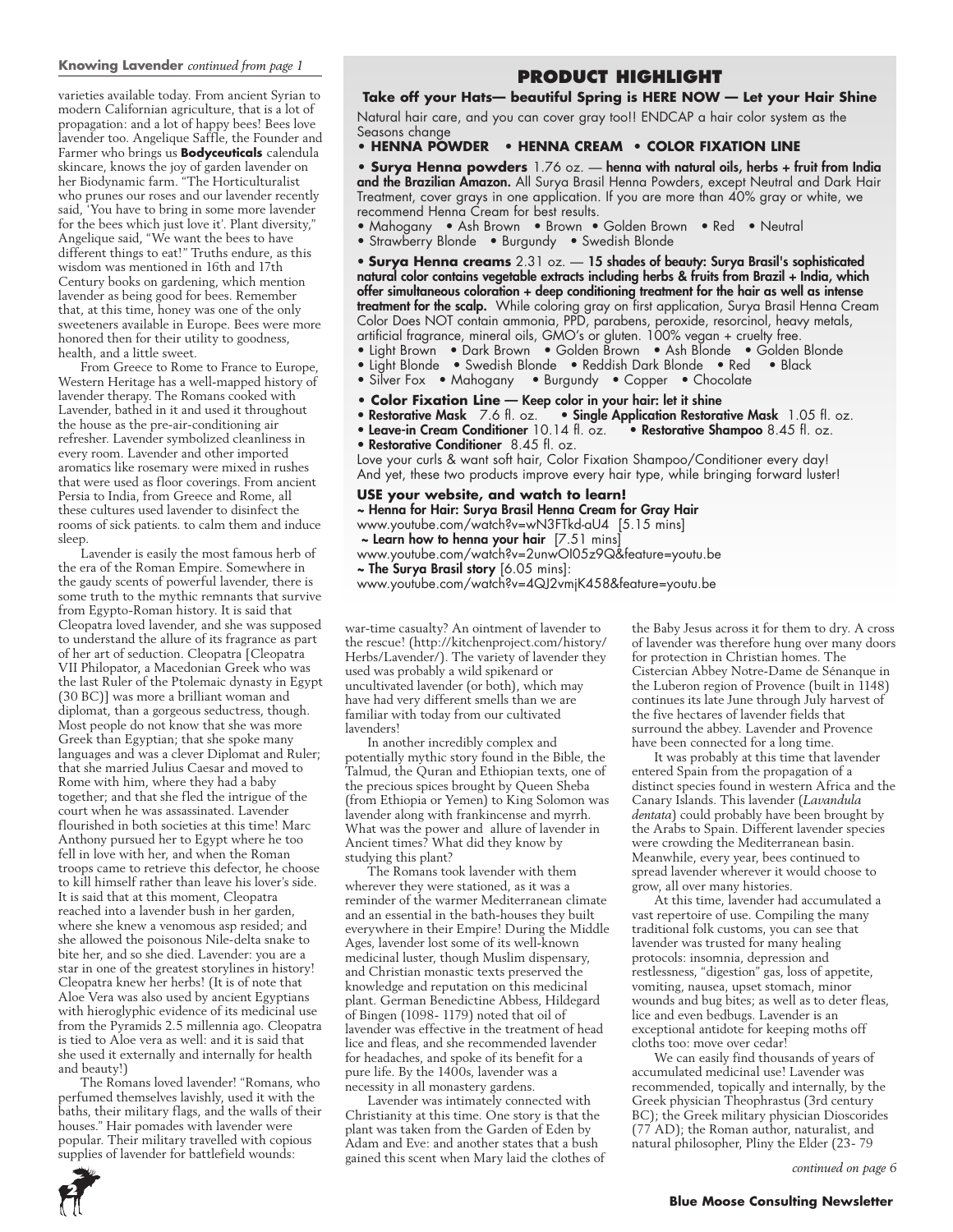



**Nurturing Naturally Since 1987** 

### **April Promos***:*  **20% OFF select OTC formulas**

Liquid or Pellet complexes listed below^ (Qty 4+ per SKU) ~ Shelf tags announcing the sale included with your order

- **Accident~Injury** (N034)  **Poison Ivy** (N028) **• Kids Bangs~Scrapes** (F034) **• Pets Injury~Rescue** (P017)
- *Accident~Injury Rescue* for symptoms associated with injury, trauma or surgery such as pain, emotional upset, bruising + inflammation.
- *Poison Ivy*  for symptoms associated with poison ivy, oak & sumac such as itching, burning, pain, swelling & blistering.

*Kids Bangs~Scrapes* – for symptoms associated with injury or medical procedures such as pain, inflammation, infection + trauma for Kids

*Pets Injury~Rescue* – for symptoms associated with injury or medical procedures such as pain, emotional upset, inflammation, trauma + bruising.

### **Product NOTES:**

~ Learn + get free product

\* Go to Newton Homeopathics Education website: http://learning.newtonlabs.net; \* scroll down to the Learn Stuff-Earn Stuff; \* Store staff members who participate in 4 videos/quizzes will receive a **FREE** Newton Complex product

**~ Newton 30th Anniversary Celebration Giveaway detalis:** NEWTON Homeopathics is giving away prizes throughout 2017 to celebrate our 30th anniversary. Open to retail customers.

~~~~~~~~~~~~~~~~~~~~~~~~~~~ **A perfect way to highlight Homeopathy during Newton's 30th Anniversary: Book release:** *Healing with Clinical Homeopathy: the Life,* 

*Vision, Genius and Legacy of Dr. Luc Chaltin*, by Marge Roberts {2017}. 200 pages print version. \$14.99, also available as an ebook: [\$7.00 wholesale in every format].

1987-2017 • 30 Years of Excellence

**Higher potency Fish Oils, CoQ10s and Gummies**  new placement deals apply!<br>\*\* Nordic Naturals® – a trusted name, for CoQ10 **~ NEW! CoQ10 Gummies**

**NEW ITEMS: all available NOW**

Bluebonnet

~ 100 mg CoQ10 Ubiquinone per serving ~ strawberry-flavored gummies  $~\sim$  60 cf. (RUS-30185)

**~ NEW! larger size Ultimate Omega® + CoQ10**  ~ purified Fish Oil + Ubiquinone ~ 1280 mg. Omega-3 + 100 mg CoQ10 per serving

2 softgels: 650 EPA: 450 DHA ~ NEW available in 120 ct. (RUS- 01892) + 60 ct. (RUS-01890)

### *\*\* Nordic Naturals® -- a trusted name, for superior Gummy supplements* **~ NEW! Vitamin D3 + K2 Gummies**

~ 1000 IU of Vitamin D3 (cholecalciferol) + 45 mcg K2 (menaquinone-7) per gummy ~ pleasant pomegranate taste: pectin-based + gelatin-free \*\* Nordic Naturals® - a trusted name: America's #1 Omega Oils

### **THE ULTIMATE 2X FAMILY EXPANDS**

~ NEW! Bigger Stronger Better has gotten better The 2x line offers 80% concentrate + 90+% natural-triglyceride form Nordic Purity & Freshness: the best fish oil in the world<br>\* **Ultimate Omega® 2x with D3** ~ 1125 mg EPA/875 DHA/1000 IU Vitamin D3

ultra concentrated omega-3 fish oil + lanolin-based cholecalciferol ~ 01255 60 softgels lemon flavor

- \* Ultimate Omega® 2x mini
- ~ 586 mg EPA/456 DHA per two small softgels
- ~ 06100 60 softgels natural strawberry flavor<br>**\* Ultimate Omega® 2x mini with D3**
- ~ 586 mg EPA/456 DHA/1000 VIT D3 per two small softgels ~ 06105 60 softgels; natural lemon flavor
	- ~ Wild caught. Pure. Friends of the Sea-certified
	- ~ Certificates of Analysis available upon request

~ Nordic Naturals® products are never sold under any other brand!

Not represented by BMC in NJ, NC, SC & Philadelphia *Since 1995. Committed to Delivering The World's Safest, Most Effective Omega Oils™*

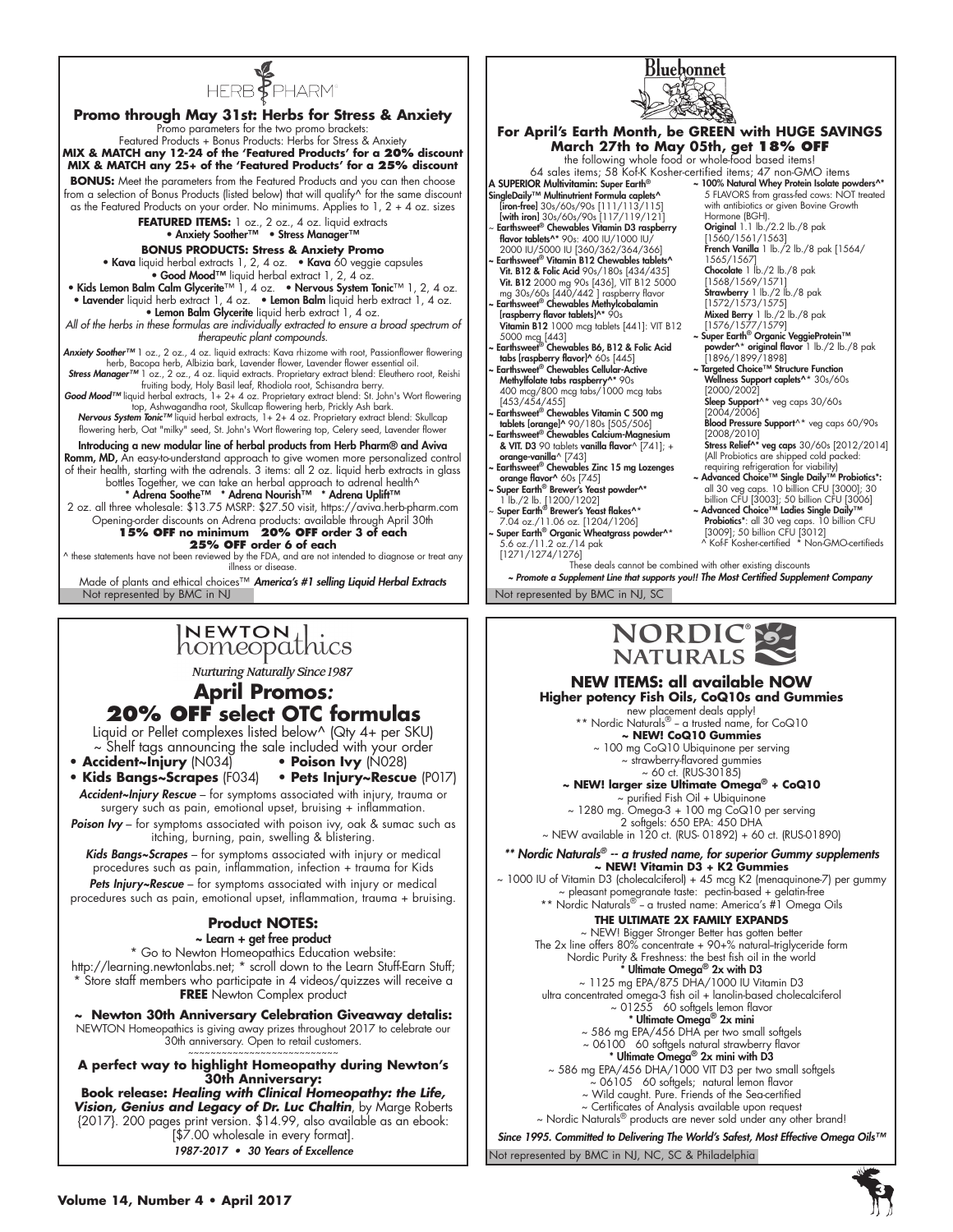



**Health Education : Health Products : Aloe Vera** 

# **April Specials\***

Mix & Match, sale items listed below

### **12 items min for 15% off 24 items max for 20% off**

- **Aloe Gold** 30 tablets
- **Aloe Gold** 90 tablets
- **Aloe Boost** 30 + 90 tablets
	- **Bug Beware Spray**
	- **Concentrate** 1 oz.
	- **Bug Beware Spray Concentrate** 4 oz.

*~ Aloe Life Bug Beware Repellant Spray Concentrate:* 100% safe, non-toxic alternative bug repellent spray. Field tested in mosquito-infested Alaska

*~ Aloe Gold Tablets:* Aloe Life's own, quality Whole Leaf Aloe Vera in a tableted form. The unique, low temperature dehydration method allows the delicate polysaccharide chains to remain intact.

USDA-certified Organic Aloe vera. *~ Aloe Boost:* Nopal Cactus, Whole Leaf Aloe Vera, CoQ10, bee pollen, 20 freeform amino acids including glutathione, Suma & Chromium Picolinate.

*Aloe vera: the 1st Step in Digestive Support*

oxvler **APRIL Non-GMO/EARTH DAY Promotion: LINE DRIVE 20% OFF** Order minimum \$200 **NEW Introducing Immune Oxylent**® **Immune-Boosting Effervescent Supplement**  *Drink. Boost, Maintain & Support your Immune* 

*System* • Vitamins, Minerals + Antioxidants to Support Immunity^

• Vitamins C & D, Zinc and Raw Coconut Powder! Albion® Minerals: Vitamin C as calcium

ascorbate + acerola fruit juice powder • 30-single serving stick packet boxes; MSRP \$25.95

Available in three (3) delicious flavors • Blackberry-Lemon Boost

• Raspberry-Lemon Boost

• Tangerine Lemon Boost

*DRINKOXYLENTBOOSTLIFE*™ shipping soon

~~~~~~~~~ Look for the exciting Oxylent® label REBRAND SAME great Award-winning Formula with a Brand New Look

0 total carbohydrates: 0 sugars

^ these statements have not been reviewed by the FDA, and are not intended to diagnose or treat any illness or disease. Standard shipping structure applies. Discounts are not given automatically.

Oxygenate. Hydrate. Circulate. Rejuvenate *DRINKOXYLENTBREATHELIFE™*



### **The Bass Green Brush**® *a Natural Detangler designed by Professional Stylists*

Use a brush with Natural Style, from a Sustainable Resource;

> A Luxury Design that is Earth-Friendly!

With both handle and pins crafted from premium bamboo, this brush offers Amazing Results for ALL hair types!

For nearly 40 years, Bass Brushes has focused on natural materials.

### **The Green Brush**® **takes it to a new level.**

Vegan Approved!

There is only one Green Brush.® *Sell it in your store!*

~~~~~~~~~~~~~~~~~~~ *The Hair Doc Company: makers of The Green Brush® by Bass Brushes® Finest Quality Hair, Body & Skin Care Products since 1979*

### Dr. Ohhira's Probiotics **THE PERFECT SEASON for a round of • Dr Ohhira's Probiotics® • Reg´Activ™ Detox & Liver Health™**

Whole superfoods: probiotic health synergy

**Reg´Activ™ Detox & Liver Health** revolutionary antioxidant + liver health support\* supporting health detoxification and normal liver function\* with the Glutathione-producing Lactobacillus fermentum ME-3. Plus Milk Thistle (80% Silymarin), L-selenomethionine

The award-winning, **Dr. Ohhira's Probiotic® Supplements** evolve from vegetable extracts, mushrooms, selected herbs, fruits and seaweeds, all naturally-fermented for three years, assuring superior digestive and immune support. Handmade in Japan with a true respect of nature and reverence for science. A Vegetarian formula

### **This is the season to regenerate your gut!**

*"We fill every capsule with our passion and hope of superior health and a long life to all"* — Dr Iichiroh Ohhira

these statements have not been reviewed by the FDA, and are not intended to diagnose or treat any illness or disease.

Dr. Ohhira's Probiotics® *Finding the Perfect Blend between Nature and Science*



**APRIL Earth Day Promotion** Because every Earth Day needs healthy lips *Eco Lips®: the coolest lip balm for the Planet*

# **15% Off invoice**

**• Mongo Kiss™ • One World™ FSC paper tube •One World™ (original)** ONE WORLD™ paper "Eco Tube"

 Organic Lip Balm: *The Most Sustainable Lip Balm in the World!* Eco Lips ONE WORLD™ lip balms provide beautifully crafted organic, Fair Trade Certified™ blends with amazing moisturizing

properties for the lips, all packaged in large 0.30 oz. biodegradable/compostable paper tubes. Exotic oils from specific world regions provide consumers with an opportunity to

connect to the source & be reminded that we all share ONE WORLD™

ONE WORLD™ original lip balms are packaged in large 0.25 oz. tubes made with 40% recycled material.

### **MONGO KISS™**

Lip Balm with a Kiss of Bliss; certified organic ingredients + Fair Trade Certified™ Cocoa Butter infused with Mongongo Oil, a nutrientrich oil from Zambia, Africa. Our Mongongo Oil is sourced from a small rural village, helping a group of women create self-worth while increasing their net-worth.

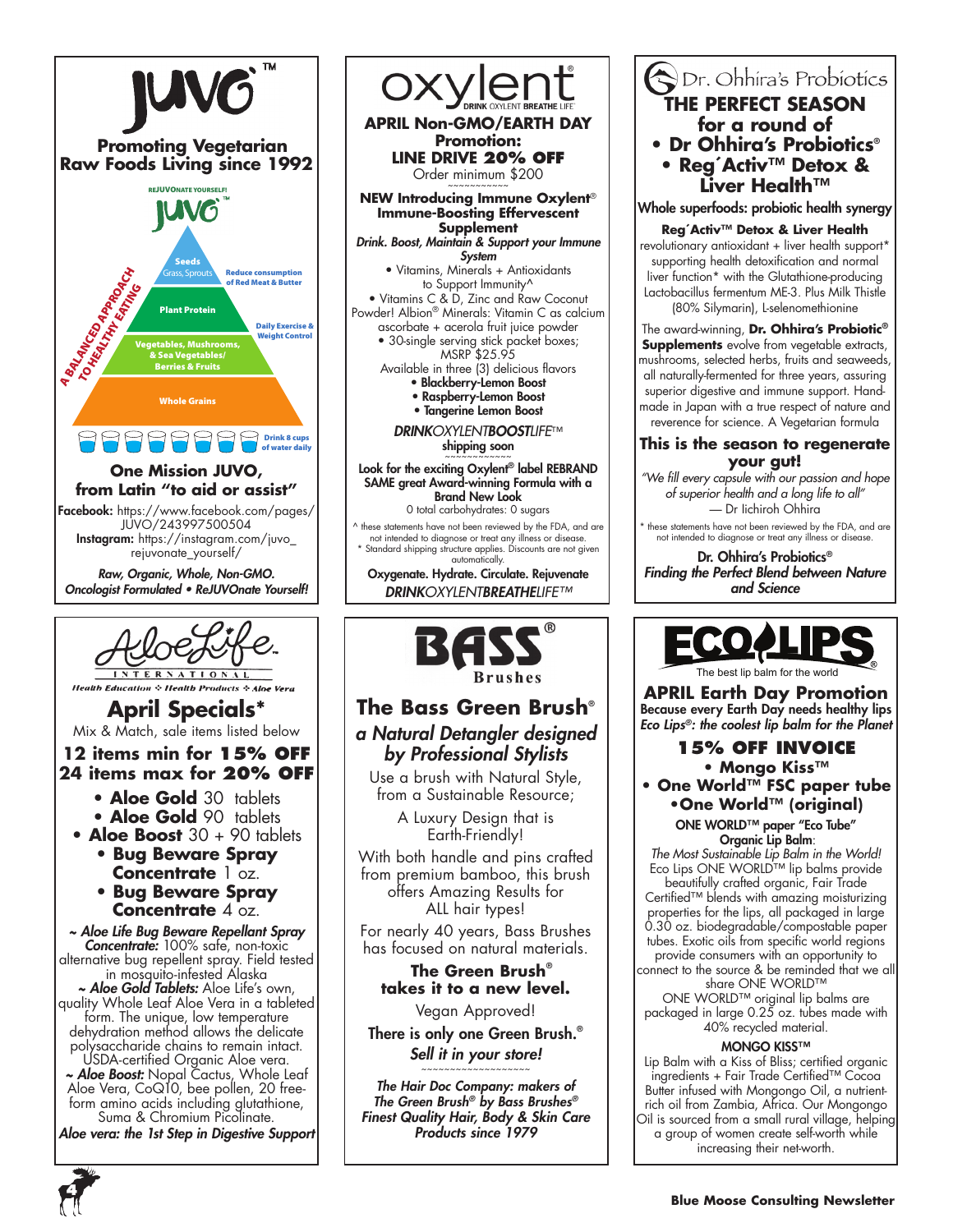# bodyceuticals

organic bodycare

Stock up on these best-sellers for Mother's Day sales! **Enjoy 20% OFF our Vanilla and Pink Grapefruit collections**  including^:

• Calendula + Vanilla lip balm • Calendula + Vanilla body serum • Calendula + Antioxidants Facial crème

• Calendula + Pink Grapefruit body serum

Calendula + Antioxidant *Purifying Facial crème* This aloe juice based facial crème moisturizes and at the same time restores balance to combination, T-zone, acneic,

oily skin. Contains high potency antioxidants including cranberry, blueberry and neem A healthy choice for all ages including teens. Ph balanced, will not clog pores **Ingredients:** Vitamin C ester, Organic aloe vera juice, Organic grapefruit, coconut oil, Organic Calendula, Organic cranberry, Organic rosehip seed oil, Wild blueberry extract, Organic black willowbark, rosemary, neem, Vitamin E d-alpha tocopherol & mixed tocopherol.

^Must use code "AprilBMC" to receive sale pricing. ^Discounts are not automatically applied.

*www.calendulaskincare.com*

# *Immune* **HEALTH BASICS**

CLINICALLY PROVEN IMMUNE SUPPORT

### **NEW Opportunity: Rev•Up Wellness**

(pack of 30 Tablets in a box) featuring Abigenol® European Silver Fir Bark extract

### **New product placement deals: 3 of each SKU 15% OFF 6 of each SKU 20% OFF 12 of each SKU 25% OFF**

• Rev•Up Wellness **DEFENSE** with Wellmune® • Rev•Up Wellness **ENDURANCE**  • Rev•Up Wellness **VELOCITY** with Wellmune®

Rev•Up Wellness products exclusively contain Abigenol®! research done in Slovenia

~ contains 6 phenolic acids, three flavonoids and four

lignans<br>hignans – Abigenol® isolated from the bark of the Fir Needle – (Abies alba) with low molecular weight polyphenols, bioflavones, proanthocyanidins + oligophens. Clinical studies display unique antioxidant potency + activity

# **\* Rev∙Up Wellness DEFENSE<br>with Wellmune® + Abigenol® Silver Fir Bark extract<br><b>~ Rev∙Up Wellness ENDURANCE** ∾

Abigenol® Silver Fir Bark extract, Acerola cherry powder + antioxidants power your body against daily stress and

### fatigue^

**~ Rev•Up Wellness VELOCITY**  with Wellmune® + Abigenol® Silver Fir Bark extract Zincnova® Zinc and Microactive® CoQ10 to boost energy, enhance athletic performance + recovery^

^ these statements have not been reviewed by the FDA, and are not intended to diagnose or treat any illness or disease. *Immune support for your family, peace of mind for you*

### **TIS THE SEASON REACH for new sales**

**• Become a Lavender Center to your community** Aromaland + Herb Pharm® support the BEST MOTHER'S DAY ever

**• Alert the Sun Crowd** shorts look better after Skinny Garcinia™ bathing suits fit better after Skinny Garcinia™ HairCare, the natural food store way pre-season henna treatment for strength and color retention the Best Brush for the Planet: the Bass Brush Green Brush®

**• Earth Day is a Celebration** Highlight Bluebonnet's Super Earth® with their Promo Nordic Naturals® Friends of the Sea® +

Algae Omega Bodyceutical's biodynamically-grown calendula in Organic skincare

**• Help everyone to be HAPPY** Newton Homeopathics Pollen~Weeds Herb Pharm's Pollen Defense™ Bluebonnet's Super Quercetin® Herb Pharm® Stress Manager™ + Anxiety Soother™

**• Spring health is all about Bitters** Herb Pharm® Better Bitters Herb Pharm's Dandelion liquid extract Aloe Life Whole Leaf Concentrates **• Be The 1st** Herb Pharm<sup>®</sup> + Aviva Romm present Adrena RevUP with Abigenol® silver fir needle extract

# **MushroomScience**

Good Time to BUILD Mushroom Sales **April Offers Two Products Reishi + Shitake deals\* offered per Sku**

**4 ea. = 10% 8 ea. = 15% 12 ea. = 20%**

**• Reishi Super Strength extract caps**  Certified Organic 400 mg hot water extract 12% polysaccharides Reishi Gano 161® 4% triterpenes Reishi Super Strength extract is the most potent

Reishi supplement available in North America + Mushroom Science takes a number of steps to ensure this is the case. 90 veggie capsules

### **• Shitake mushroom extract caps**

Organic Shitake mushroom (Lentinula edodes) 300 mg hot water/alcohol extract 15% polysaccharides 90 veggie capsules

(Shiitake was also the source of the first beta glucan isolate used for immuno-modulation in human clinical studies and medical practice; Lentinan.\* All of this attention was probably due to the fact that Shiitake was so highly regarded as a healthy food. In Japan and China Shiitake is considered to be the best of all plant foods.

- On the items above: not combined with other specials
- Must mention 'BMC April Promotion' when placing order

*Setting the standard for quality in medicinal mushrooms since 1994!*



Lavender Time: April-May Promotion\* **The Bodycare Collection Lavender**

12 oz. bodycare **50% margin bodycare line!** • Shampoo • Conditioner • Shower Gel • Hand & Body Lotion • Massage & Body • Bath Salts 20 oz..

**Buy 3 ea. per SKU = 10% OFF Buy 6 ea. per SKU = 15% OFF** Buy 12 ea. per SKU = 20% OFF

**•10% OFF 4 all-natural Aroma Mist Room Sprays: 80 ml**  ~ "Goddess" ~ "Angel" ~ "Buddha" ~ "Peace"

~~~~~~~~~~~~~~~~~~ **• Aroma Land Mother's Day Lavender Terracotta Candle Sale**

**10% OFF per-4 candles boxed in one set** {same shape} ~ Lavender 'Cup' 7.6 oz. ~ Lavender 'Amphora' 7.4 oz. ~ Lavender 'Elegance' - 8.1 oz. (2 wicks) **• Lavender Floral Water Buy 3 ea. get 10%** 2 oz. hydrosol **• Lavender Bar Soap 10% OFF with 6 each**  Long-lasting vegetable glycerin base with Shea butter + Vitamin E 4oz. size. **• Aroma Land Mother's Day Lavender ESSENTIAL OIL Sale 3 each per scent [10 ml] = 10% OFF** ~ Lavender French ~ Lavender Bulgarian

> $\sim$  Tranquillite  $\sim$  Take 5 *Bliss in Every Bottle*



# **LOVE YOUR HAIR**

Buy-in dates: 04/01- 04/31

### **15% OFF**

- Henna Powder
- Henna Cream
- Color Fixation Line

# **20% OFF**

Amazonia Preciosa

- ALL Shampoos + **Conditioners** 
	- Hair Masks +
		- Body Care
		- Facial Care

~~~~~~~~~~~~~~~ Detoxify Your Beauty *http://suryabrasilproducts.com*

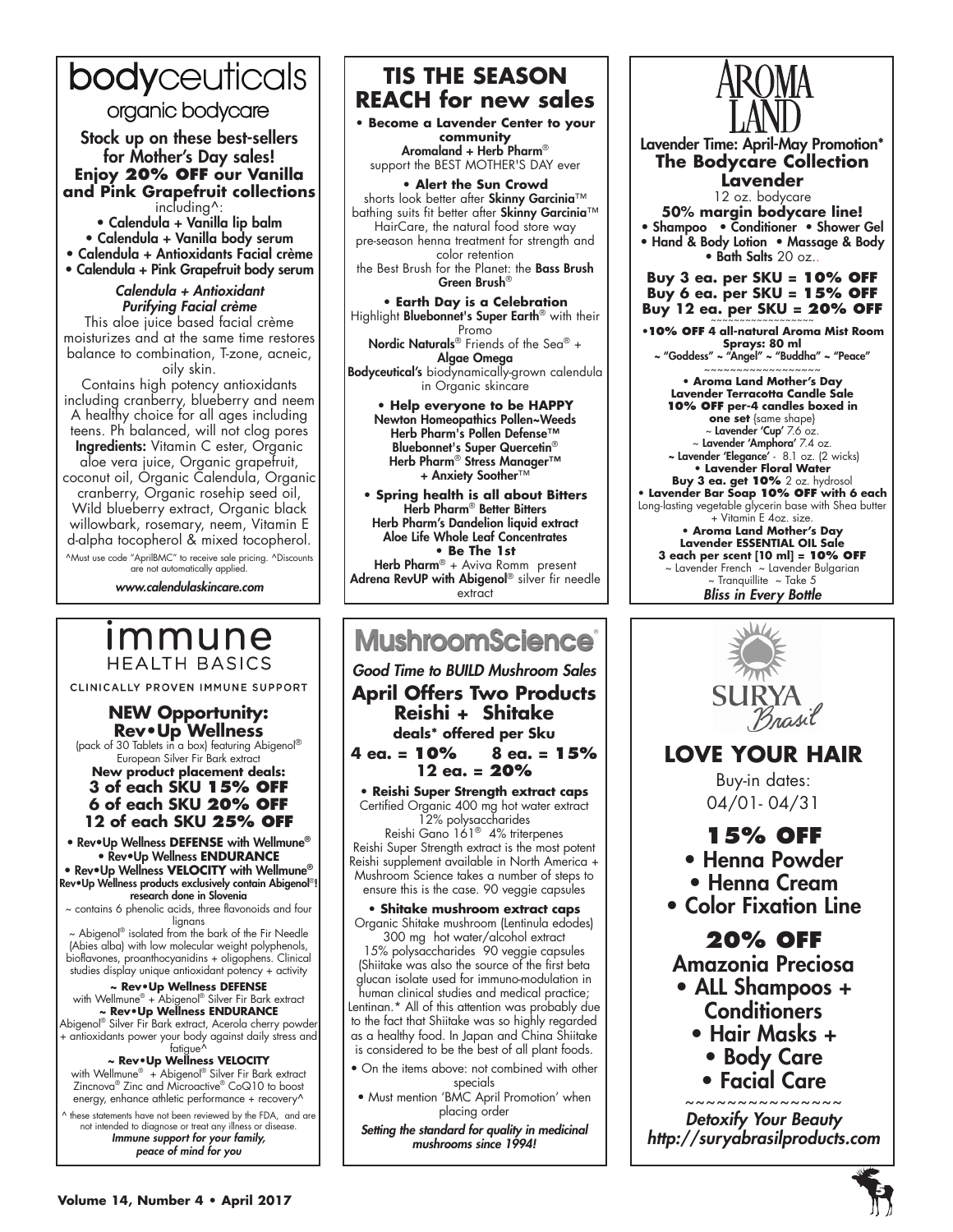AD); the Persian polymath, Islamic philosopher and physician Abu Ali Ibn-Sīnā, [known as Avicenna. (980-1037 AD). Garden and Apothecary.

The Brits, keenly enthusiastic gardeners, accepted this Mediterranean gift and have been cultivating lavender ever since. Lavender is first mentioned in the records of the English Augustinian Merton Priory in 1301. There are now beautiful cultivated fields all over England —and lavender was spread wherever their colonialism went—but at one time it was found primarily in the gardens of the Aristocracy. When Henry VIII dissolved the monasteries, lavender moved to domestic gardens." Lavender became even more functional, as it was used throughout the house, sewn into linens: laundry was laid over lavender to bring a refreshing scent onto the clothes. The women who performed the daily clothes washing were known as "lavenders."

English naturalist and physician William Turner published a groundbreaking 3-Volume set, *A New Herball* (between 1551 and 1568) where he references lavender for what was possibly a diagnosis for mental disease. This was one of the first herb books to give uses for herbs and to use familiar common names, for which this reformer risked condemnation for telling the common people uses for the common plants of England. Now more people could know how to use lavender.

By the 1700's, the areas in Kent, Pembrokeshire and East Anglia had become famous for their lavender fields. "In 1749, the famous Mitcham-based company, Potter and Moore, set up as distillers of lavender water. From then on they would be forever associated with lavender toiletries and cosmetics. Until the early 20th century, thousands of acres were given over to lavender production. Every day, a long procession of lavender-laden carts trundled to the London markets during the August and September harvest period. Men, women and children worked 14 hours a day in the lavender fields, harvesting the crop with small, steel sickles. Whole families came over from Ireland for the lavender harvest, moving on to Kent or Hereford and Worcestershire for the hop picking season. For south Londoners, too, the lavender harvest was a major source of seasonal employment. By the mid-19th century, lavender was grown mostly for its essential oil, used as a base for eau de cologne and for perfuming soaps. Queen Victoria was a keen lavender soap user, and other companies, notably Yardley's, produced well-known lavender toiletries." (www.blackcountrybugle.co.uk/lavender-sweetsmell-success-ancestors/story-27622273-detail/ story.html#LY8uCGPoKIMqf1jm.99) By 1910, cheaper French lavender was flooding the market.

The varieties that we now call English lavender were not introduced in England until the 1600s, and it was about this time that lavender first made its journey across the Atlantic. The English Quaker sect known as Shakers were the first to grow lavender commercially in the English colonies in America, and in Canada. Their interesting story of becoming the first herb and herb seed sellers is remarkable: and they grew and provided lavender to America!

Queen Elizabeth I (1533-1603) always had lavender jelly on her dining table, and drank the

**Spring Marketing Opportunity Know Lavender, Sell Lavender: all things Lavender for Mother's Day**

**Aromaland two month promotion: April-May**<br>**The Bodycare Collection: LAVENDER** 12 oz.- great prices! 50% margin bodycare line!

### • Shampoo • Conditioner • Hand & Body Lotion

• Shower Gel • Massage & Body • Bath Salts 20 oz.

~ including Pure Therapeutic Grade Essential Oil Blend: *Lavender Angustifolia*, L*avendula Burnati*, Sweet Orange, Geranium, Cedarwood, Spanish Marjoram, and Frankincense (*boswellia carterii*).

**Buy 3 ea. per SKU = 10% OFF Buy 6 ea. per SKU = 15% OFF Buy 12 ea. per SKU = 20% OFF**

### **Aroma Mist Room Sprays: 2.7 fl. oz. 10% OFF**

All 4 all-natural scents with Pure Essential Oils in a convenient mister to bring scents that will make your spirit soar!

• **"Goddess"** - light citrus notes of Orange. Tangerine and Grapefruit blended with rich floral of Jasmine the warmth of Ginger and deep resinous Muhuhu.

• "Angel" - delightful citrus Essential Oils Grapefruit, Lemon and Lime are blended with exquisite flowers Jasmine and Ylang Ylang, and grounded with Cedarwood.

• "Buddha"- an enlivening richness with the citrus note of Orange and rich scents of the forest

Pine + Ho Leaf combined with the resinous oils of Frankincense, Patchouli + Cistus Labdunum. • "Peace" - blended to bring calming and relaxation at anytime: beautiful Essential Oils of

Lavender, Orange, Geranium, Cedar and Frankincense

### **Aroma Land Mother's Day Lavender Candle Sale 10% OFF per 4 candles boxed in one set {same shape}**

4 natural terra cotta soy candles made in Santa Fe, New Mexico

• Lavender 'Cup' Terracotta - 7.6 oz. • Lavender 'Amphora' Terracotta - 7.4 oz.

• Lavender 'Classic' Terracotta - 7.1 oz. • Lavender 'Elegance' Terracotta - 8.1 oz. (2 wicks)

### **Lavender Floral Water buy 3 ea. get 10% OFF**

This genuine Aromatherapy French Lavender Floral water tones & soothes irritated skin. The relaxing scent of Lavender relieves tension and anxiety: a great remedy after sunbathing, or to reverse the effects of dry air. Aromaland's Floral Hydrosol Waters lift the spirit, soothe the skin, tone hair and nurture mind with the fragrant goodness of nature. (contains No drying alcohol or chemicals). Spray liberally for fragrant refreshment to face and body, or use to freshen your surroundings.

### *Share the beauty of Lavender!*

**Lavender Bar Soap 10% OFF with 6 each.** Long-lasting 4 oz. size. Rich vegetable glycerin base with Shea butter and Vitamin E, scented and enhanced with an exclusive blend of pure Essential Oils of Bulgarian Lavender, Lavendin, Orange, Geranium, Cedarwood, Marjoram and Frankincense. Natural Ingredients.

### **Aroma Land Mother's Day Lavender ESSENTIAL OIL Sale 3 each per scent [10 ml] = 10% OFF**

• Lavender French • Lavender Bulgarian • Tranquillite • Take 5

(consider combining with Aroma Land's scent diffusers (not on sale))

*~ Lavender French :* (*Lavandula* (or *Lavendula*) *angustifolia*; *L. vera; L. officinalis*)

Country of Origin: Provence, France. Cultivation Method: Conventionally Grown Extraction Method: Steam Distilled. Extracted From: Flowers.

*~ Lavender Bulgarian:* (*Lavandula angustifolia*: country of Origin: Bulgaria)

a popular, soft, well-rounded scent, the Bulgarian Lavender is very floral, and our best-selling Lavender.

*~ Trannquillte:* Lavender-based synergy essential oils of Lavender, Lavendin Super, Orange, Geranium, Cedarwood, Wild Majoram & Frankincense.

*~ Take 5:* countless parents praise this blend for relaxing restless, overactive children. It is a Lavender aroma that is serene, yet playful + "yummy". Essential oils of Lavender, Mandarin Orange, Marjoram, Roman Chamomile & Spikenard

### *Bliss in Every Bottle™*

### ~~~~~~~~~~~~~~~~~~~~~~~~~~~~~~~~~~~~~~~~~ **Lavender by Herb Pharm® Lavender liquid herb extract**

Lavender Extract from the flower of *Lavandula angustifolia* shrubs certified-organically grown in their natural habitat of Provence, France.

Products blended with lavender extract or essential oil:

• Anxiety Soother™ • Gastro Calm™ • Head Soother™ • Nervous System Tonic™  $^{\wedge}$  items on sale from Herb Pharm® through 05/31.See Promo sheet for deals

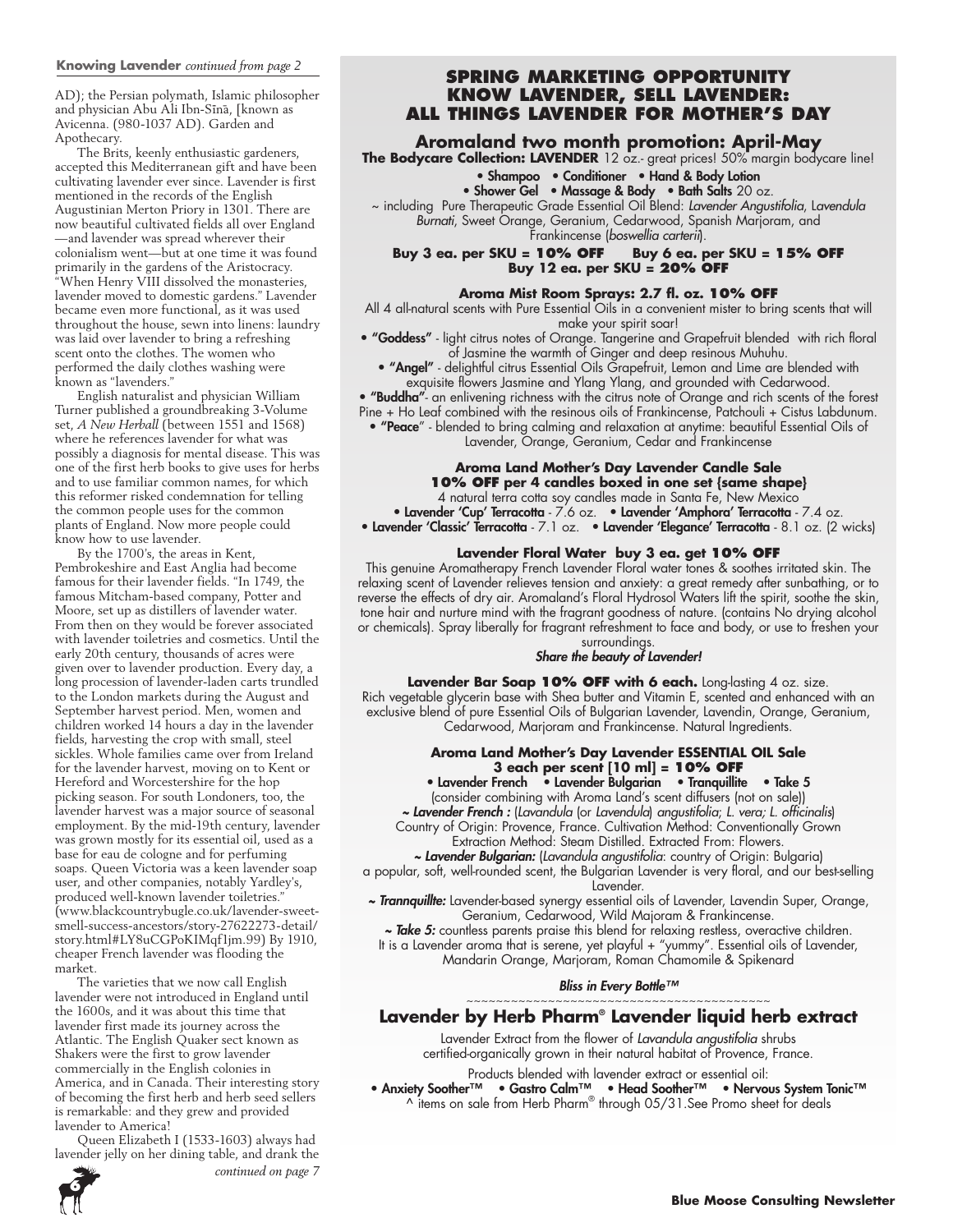### **Knowing Lavender** *continued from page 6*

tea for her migraines. Queen Victoria (1837- 1901) took a specific interest in lavender, and her obsessions quickly made it fashionable. The demand for lavender led to an even more robust industry for many things lavender. Queen Victoria was the ultimate early cultural icon, and the society that she represented was clean and orderly—and scented with lavender. The influence of this plant scent on the household and the lure of its scent as a symbol of civilization—took another step forward because of this monarchical phenomenon. Long before Provence, lavender was the quintessential English scent, found on every woman's dressing table.

The Romans probably brought lavender to France. High French culture was not immune to the allure of lavender, either! King Charles VI of France demanded lavender-stuffed seating cushions wherever he went. Louis XIV, The Sun King, carried sprigs of lavender in his pockets, and loved to wash with lavender water. There is also a theory that lavender entered southern France from the beautiful collection of three Mediterranean islands at the base of Provence, called the Iles d'Hyères, which are part of the department of Var in the region of Provence-Alpes-Côte d'Azur, but which actually were Greek territory around 600 AD. The species *Lavender stoechas* is found only in the mountains of France, Spain, Portugal and these islands, which were once called the Stoechades Islands. There are 50 species of *Lavandula* recognized today, but we still must muse: wild lavender, where did you come from? The climate of Southern France seemed to suit lavender well, while also allowing these limetolerant aromatic shrubs to produce profound and exceptional magic. Today, the finest-quality lavender comes from the Provence region of France.

Lavender in French soil, specifically in Provence, produced plant harvests with a greater concentration of essential oils than that from Britain; and for this reason, the French perfume industry saw a benefit to growing the lavender harvest in southern France. In 1910, the English lavender industry was all from cultivated harvests, while the French market was supplied by more wild plants and the occasional monastery. The arid zones of Provence were rough land and it was harder to maintain other types of cultivation there. Before a government intervention, suggested by the growing French perfume industry, Provence was one of the poorest areas in France. Farmers picked wild lavender to make ends meet as they raised sheep. Almond trees were cleared out, land tilled: and lavender was planted: an industry was born. Lavender essential oil had been known to be good for headaches for centuries, but the world of essential oil aromatherapy was now about to explode.

The Perfume industry was an industry disruptor at the beginning of the 1900s; and the famous story of French chemist René-Maurice Gattefossé immersing his hand in a container of lavender essential oil after experiencing a horrible burn in a laboratory experiment—and accidently finding that lavender was incredible for burns—may have been one of the earliest marketing embellishments associated with the emergent field of Aromatherapy. The real story is even more amazing. In his own words, Gattefossé did experience a burn in the laboratory that was severe enough that it could

have killed him or necessitated amputation. The scholar Gattefossé knew to extinguish the fire by rolling around on a grassy lawn, and then he smartly applied lavender essential oil to his burns: "the external application of small quantities of essences rapidly stops the spread of gangrenous sores." The results were significant, and nearly miraculous. By the time he published his book, *Aromathérapie* (the first appearance of the word "aromatherapy" in print), in 1937 the evidence was well-known that the antiseptic, anti-inflammatory lavender was exceptional for burns and tissue healing. It was also powerful enough to prevent infections. Successes in World War I proved that! lavender had a whole new market, just as the global market for essential oils was emerging! Provence was the perfect place, producing the most exceptional lavender in the world. At its peak in 1960, the industry was producing 150 tons of essential lavender oil yearly.

Today's bucolic tourist tours were yesterday's "land of ancient stone villages, winding country roads and Roman ruins." It was not until 1905 that the farming of lavender began in Provence. A lavender culture quickly developed, where a local female labor force "cut the flower stems during the cool of the morning after the dew has dried" with sickles (the first lavender-cutting machines appeared in 1952) and sold the harvest to distilleries or middlemen. The men continued to work the farms. Eventually, migrant workers arrived to help with the late June to early August harvest.

Lavender is mainly cultivated in Northern Provence—Drôme Provencale, Haut Vaucluse (Vallée du Lubéron) and Alpes de Haute Provence (Plateau de Valensole).

It is accepted today that lavender was critical to preserving rural life in Provence. Lavender Festivals, such as the Fête de Sault, take place each year on August 15: and a Lavender Museum opened in 1991 in Coustellet (Lubéron Regional Natural Park) dedicated entirely to True Lavender (www. museedelalavande.com/en/le-musee-de-lalavande).

In the 1990s, lavender production hit a major snag. It is believed that French lavender both then and now is threatened by the ramifications of global warming. Eastern European countries developed as strong competition to France's dominance, but through good farm plant science, lavender has been able to rebound in France.

The standard for commercial lavender today for essential oils and herbal use, is *Lavandula angustifolia* (also called True lavender or English lavender, though it is not native to England but is indigenous to Mediterranean countries of Spain, France, Italy, Croatia). This plant used to be identified as *Lavender officinalis*; and the terminology of species is very confusing. One must study a bit before buying lavender for both garden and for optimal medicinal use.

Today, lavender is grown around the world, in warmer sunny climates that are low in humidity. Lavender is grown commercially in France, Bulgaria, Spain, Italy, England, Australia, New Zealand, the Ukraine, Japan, and The United States.

*Lavandula angustifolia*, commonly grown as an ornamental plant and for its fragrance, is considered hardy to USDA zone 5, but does best in Mediterranean climates characterized by wet winters and dry summers. It is a hardy plant, though: there is a 26-acre lavender farm

along the St George River Valley in Appleton, Maine, and the second biggest lavender growing farm in North America is near Montreal in Quebec, Canada. Lavender does not grow well in continuously damp soil, and benefits from increased drainage from inorganic mulches such as gravel: in some measure, moisture is lavender's enemy. It tolerates acid soils but prefers neutral to alkaline soils, and can survive with low water consumption.

Lavender stands on its own as a tonic for the skin, from smoothing the skin, to benefiting scars and reducing stretch marks. Lavender loves your scalp, helping with everything from dandruff associated with dry skin, to hair growth. Bathing in lavender is regal. A lavender scrub is to shine. And the scent may be the most important attribute: value-added, wholistic healing.

Reconsider lavender as a prime bodycare herbal. Think essential oil scent AND the lavender oil (or lavender water) skin care benefit. Too often (for many), the time-tested superstar gets waylaid by a fascination for the new and unknown. Lavender is as valuable as aloe vera, and rosehip seed oil and calendula for skin care: teach your communities well.

This April/May, take advantage of a twomonth promotion on many of the lavender products from **Aromaland**. One of the oldest aromatherapy companies in the USA, they source their own lavender directly from longstanding relationships. Carry the entire Aromaland Bodycare Collection, highlighting this lovely scent for two months—and promote Mother's Day and see lavender successes. Offer lavender candles and glycerin-based soaps at the register: bring the energy of Provence to your store, and the bright, clean, omniferous scent and energetic will lift the entire workday to a happier dimension. Unleash lavender everywhere!

Now, hopefully, you have a better appreciation of lavender's use as a healing herbal. **Herb Pharm**® *Lavender liquid herb extract* is one of those amazing sleeper herbals that you need to have on your shelves! The more you learn of the simple, safe versatility of lavender, the more dexterous you will be with recommending and adding this single extract to your toolbox. Their Lavender Extract is from the flower of *Lavandula angustifolia* shrubs certified-organically grown in their natural habitat of Provence, France. Consider this, Herb Pharm® Lavender balances some exceptional and popular compounds: *Anxiety Soother™, Nervous System Tonic™, Gastro Calm ™* and *Head Soother™*. Learn these formulas, realizing that no one is more important than the other: all can be brought in now on sale, and added to your lavender endcap.

Lavender is a Medhya herb in Ayurveda, for its effects on the mind and brain functions. In TCM, lavender (Xun Yi Cao) is used to treat infection, anxiety and fever and infertility. Huocheng County, on the western border of Xinjiang Uygur Autonomous Region, is a renowned lavender production area which accounts for 95% of the total lavender and lavender essential oil production in the country. Located on the Ancient Silk Road, this area has been producing lavender since several groups of agricultural planners first transplanted lavender from Beijing Botanical Garden to Ili Prefecture in the 1960s. These are the claims approved in Europe through the Commission E: Loss of

*continued on page 8*